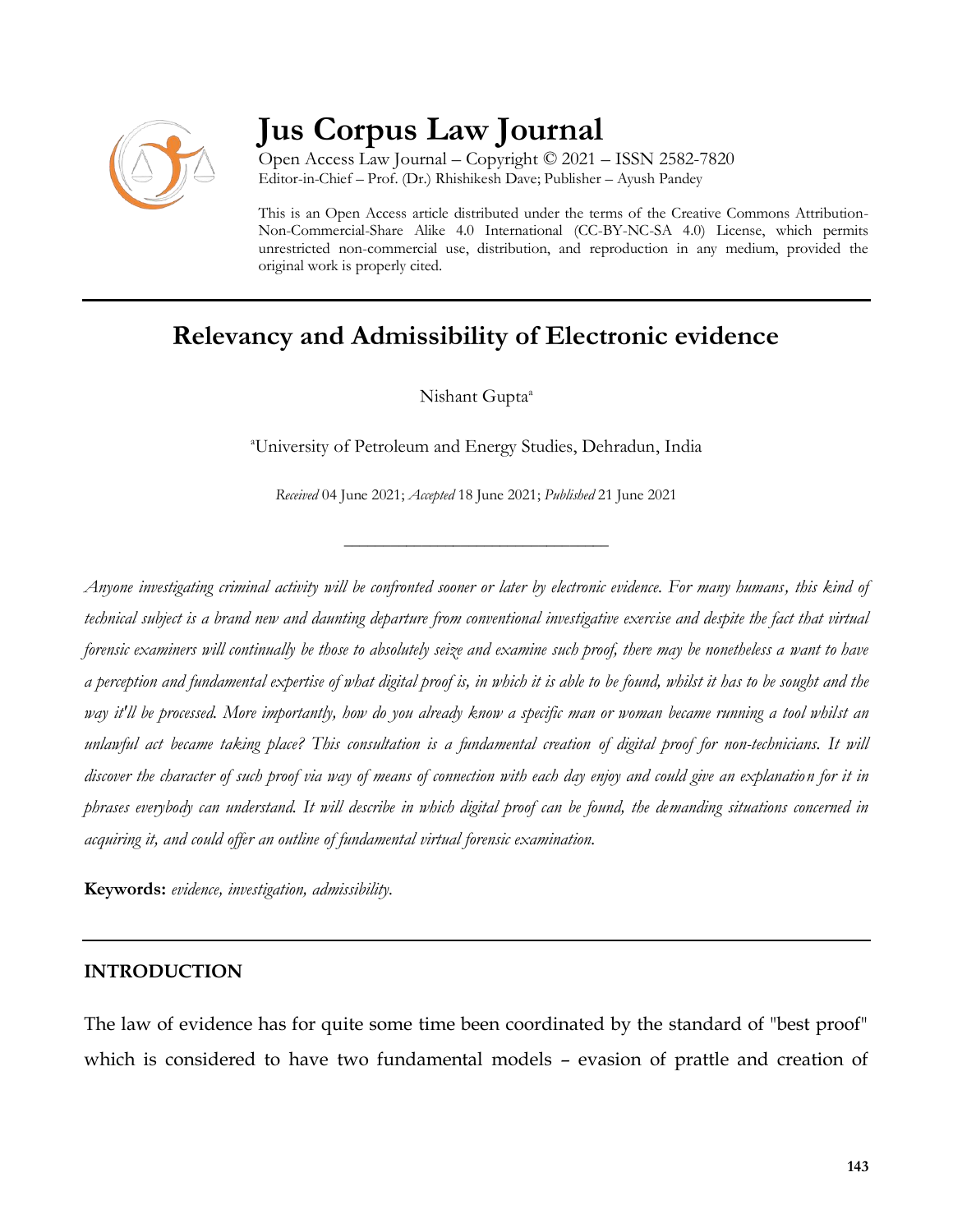essential proof<sup>1</sup>. These guidelines are accepted to plan out decrepit proof and produce just that which can't be sensibly be suspected. Considering the Indian Evidence Act, 1872, this can be perceived as just an individual who has himself claimed the reality being demonstrated can eliminate regarding it, and not somebody who has gotten the data second hand<sup>2</sup>. Also, where a report is to be utilized to make a statement, the first ought to be delivered in court, and not a duplicate or photo or some other reproduction of the equivalent, not even assertions in regards to the substance by somebody who has seen it<sup>3</sup>. Any copy of an assertion or archive is lower on the phase of legitimacy than the first, giving chances for misrepresentation or creation<sup>4</sup>.

Prattle has been characterized as "all the proof which doesn't get its worth exclusively from the credit given to the observer himself, yet which rests additionally partially on the legitimacy and capacity of some other individual<sup>"5</sup>. In this way, if an individual A decides to dismiss in court that individual B revealed to him that he had seen individual C attacks individual D, individual An's articulations regarding the demonstration of wounding that happened will be gossip, since it isn't totally out of his own insight, yet dependent on what individual B advised him. Be that as it may, individual B's proof will be immediate proof since he saw the demonstration occurring with his own eyes. In the event that, then again, individual A's declaration was to be in regard to whether individual B had witnessed the demonstration, his assertions would be immediate proof, since he had himself understood individual B say as much. In this manner, it is the reason for which an assertion is being utilized that qualifies it as noise or not.

The primary proof is simply the first report being created for examination by the court<sup>6</sup>. A report has been characterized as any matter which has communicated or depicted upon any

 $\overline{a}$ 

<sup>1</sup> *Macdonnel v Evans* 138 ER 742

<sup>2</sup> All Answers ltd, 'Relevancy and Admissibility of Electronic Law Essays' (*Law Teacher*, 28 June 2019)

[<sup>&</sup>lt;http://www.lawteacher.net/free-law-essays/commercial-law/relevancy-and-admissibility-of-electronic-law](http://www.lawteacher.net/free-law-essays/commercial-law/relevancy-and-admissibility-of-electronic-law-essays.php?cref=1)[essays.php?cref=1>](http://www.lawteacher.net/free-law-essays/commercial-law/relevancy-and-admissibility-of-electronic-law-essays.php?cref=1) accessed 15 May 2021

<sup>3</sup> BEST, 12th Edn., S. 215 and 216 at pg. 199, 200

<sup>4</sup> *L Choraria v State of Maharashta* AIR 1968 SC 938

<sup>5</sup> *Kalyan Kumar Gogoi v Ashutosh Agnihotri & Anr* (2011) 2 SCC 532

<sup>6</sup> Indian Evidence Act 1872, s 61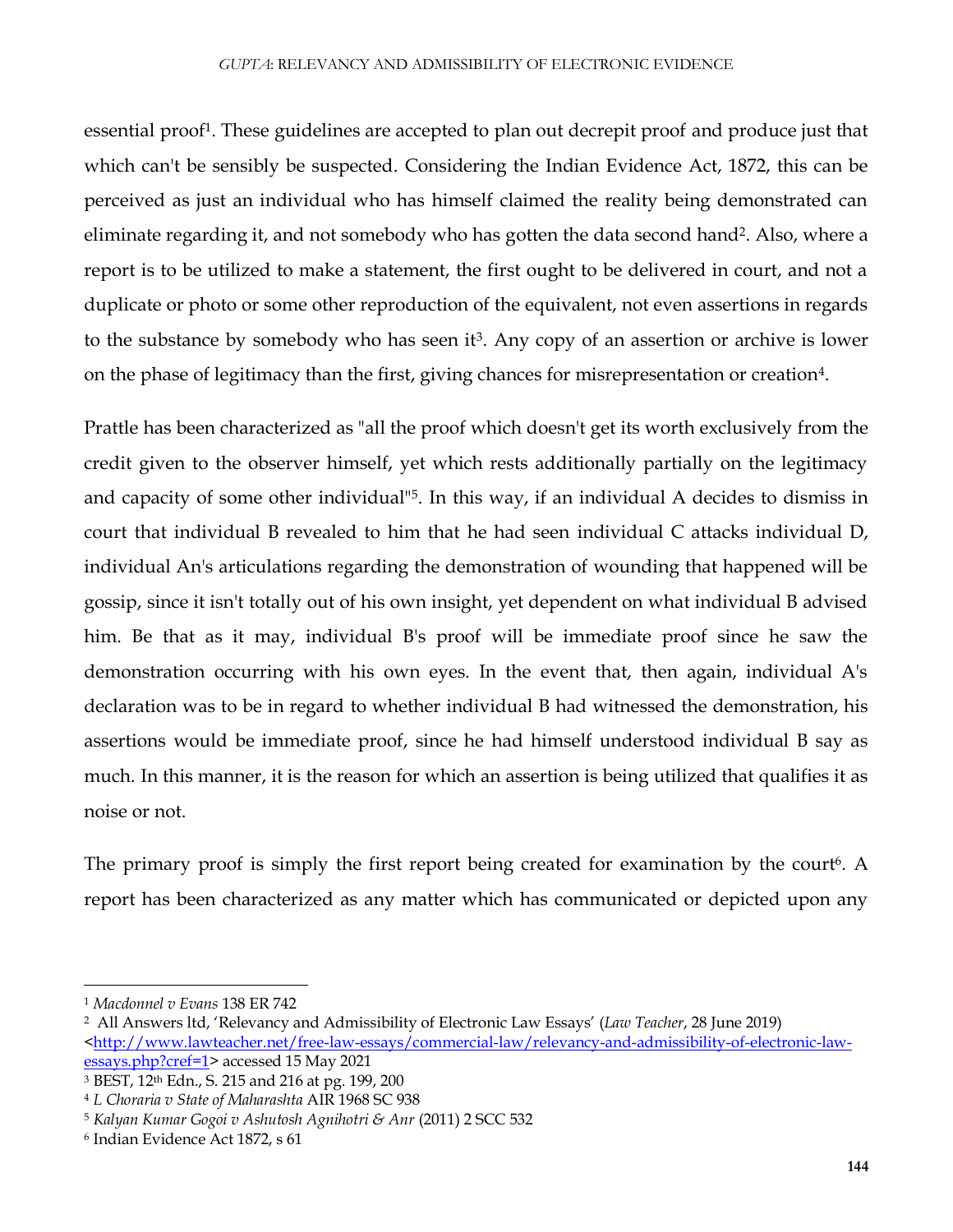material through letters, checks, or figures with the end goal of film that matter<sup>7</sup>. In the event that a duplicate is made of such an archive, it won't be essential proof since it isn't the first. Copies of the first archive are viewed as auxiliary proof. The auxiliary proof is appropriate in court just under specific conditions, for example, when the first is in the control of the foe or when the first is annihilated or lost, or when the first is of such a nature that it can't be handily moved<sup>8</sup>.

Insofar as a proof is immediate and not gossip in nature, or is essential proof, the court may acknowledge it, given that the reality being demonstrated through such proof demonstrates the being or non-presence of certainty in issue to be sound before, presence or future, in other words, it is an important truth<sup>9</sup>. The Indian Evidence Act has set out various conditions under which reality can be considered applicable. As such, the condition for suitability of a piece of proof is that it ought to demonstrate an important certainty.

#### **NEW FORMS OF EVIDENCE**

While there can be no restriction to the structures where proof exists, they were so far extensively ordered into oral and narrative. The narrative proof was normally, for example, could be written down  $-$  declarations, executed deeds, photos, maps, exaggerations<sup>10</sup>, and so on Gradually, as records were made on items, for example, tapes and gramophone plates, those started being engaged as archives as well.

Recently, in February 2010, the city of Pune was endangered by a terrorist attack in a muchfrequented bakery. The 'German Bakery blast' accused were finally identified by the police on the basis of a CCTV recording. The question, therefore, arises as to whether such a recording, which is neither on paper nor on a camera negative nor on a magnetic tape, in fact, not

<sup>7</sup> *Ibid* s 3

<sup>8</sup> Evidence (n 6), s 65

<sup>9</sup> Evidence (n 6), s 5

 $10$  Evidence (n 6), s 3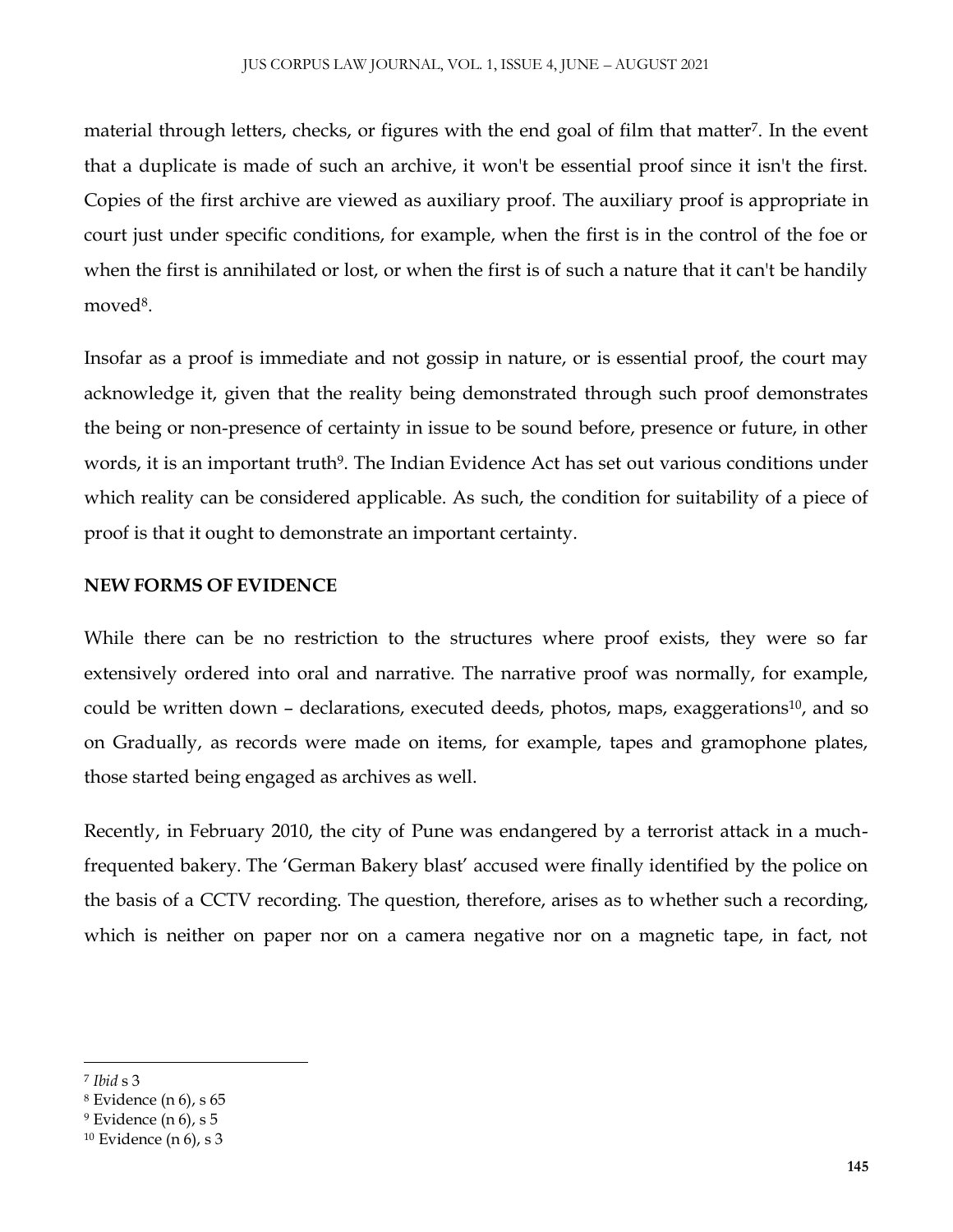available in any tangible form at all, can be introduced in court as evidence. The only proof available will be that recorded in the computer system controlling the CCTV unit.<sup>11</sup>

This example brings into centre the new wonder of the expanding utilization of PCs in regular daily existence. With the office of composing letters over the web being broadly accessible now, an ever increasing number of agreements are being gone into on the web. All types of correspondence and agreement arrangements that, prior, occurred eye to eye or through letters, would now be able to occur over the web. In this manner, if any of the gatherings to the agreement were to sue each other for penetrating of agreement, the solitary adducible proof would be the content of the messages.

#### **CLASSIFICATION OF ELECTRONIC EVIDENCE**

Under the Indian Evidence Act, any material on which matter has been communicated or depicted can be viewed as an archive, given that the motivation behind such articulation or portrayal is to record the matter. Electronic records have been characterized in the Information Technology Act, 2000 as any information, record, or information created, any picture or sound put away, got, or sent in an electronic structure or miniature film or PC produced miniature fiche<sup>12</sup>. An electronic record can be securely included under such a definition since the issue is recorded on the PC as pieces and bytes, which are the advanced same of figures or stamps.

An electronic record would either include reports put away in a computerized structure, or a printout of something similar. What is recorded carefully is a strictu sensu report, yet can't be clear by an individual not utilizing the PC framework into which that data was initially taken care of. A report containing a print out of PC records, however an archive lato sensu, can be seen by anyone. Such print outs of reports would add up to optional proof going stringently by the necessities of the Indian Evidence Act<sup>13</sup>.

 $\overline{a}$ 

<sup>11</sup> Agencies, 'CCTV footage reveals vital clues in Pune blast' (*Indian Express*, 16 February 2010)

[<sup>&</sup>lt;http://expressindia.indianexpress.com/latest-news/CCTV-footage-reveals-vital-clues-in-Pune-blast/579947/>](http://expressindia.indianexpress.com/latest-news/CCTV-footage-reveals-vital-clues-in-Pune-blast/579947/) accessed 17 May 2021

<sup>12</sup> Information Technology Act 2000, s 2(1)(t)

<sup>13</sup> Relevancy and Admissibility (n 2)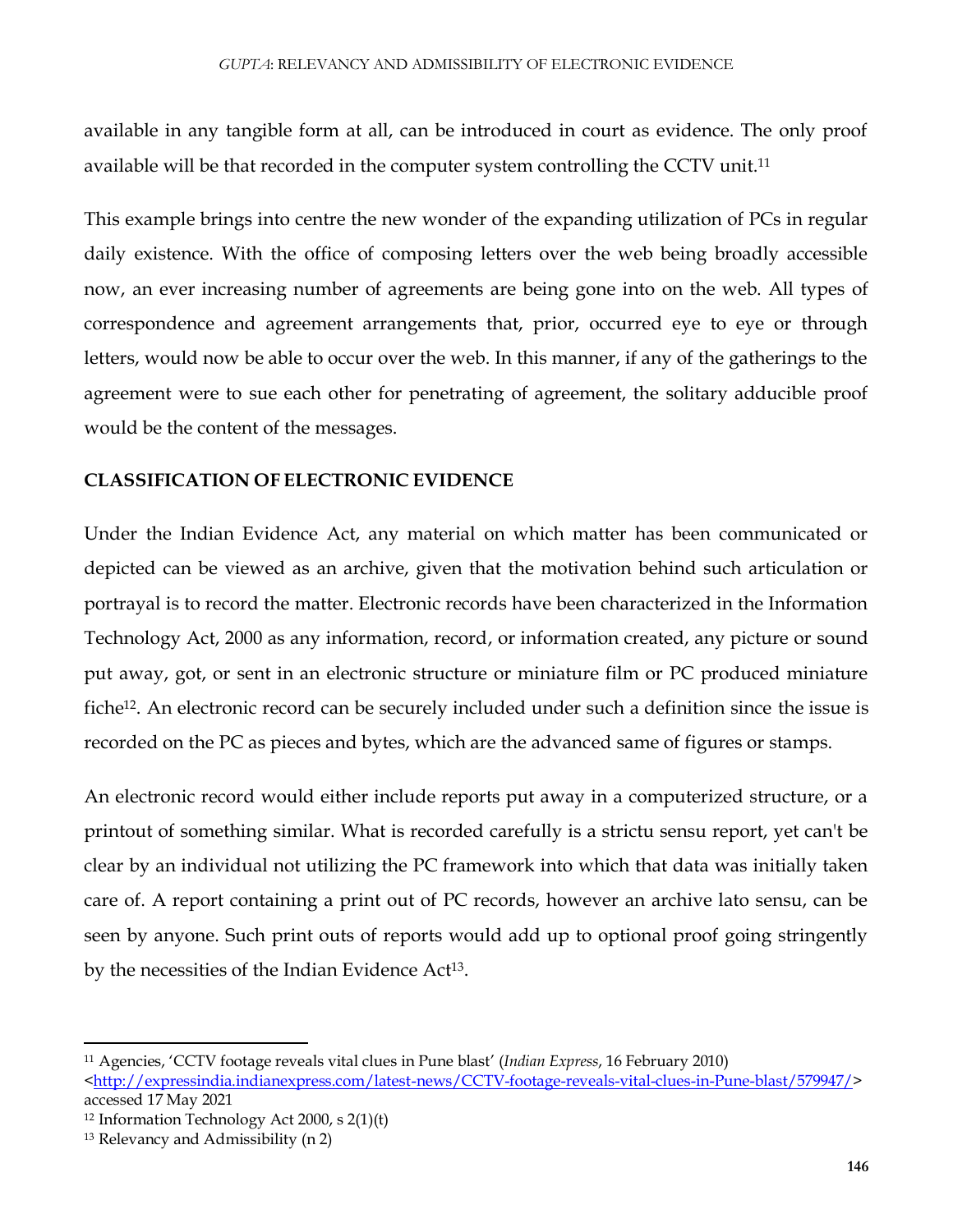Electronic archives strictu sensu were conceded as genuine proof, that is, material proof, however, such proof requires confirmation concerning the consistency of the machine for affirmation. In R v. Wood<sup>14</sup>, where the indictment tried to depend on a correlation of a PC investigation of certain handled metals to that of metals found in the litigant's ownership, the Court held that since the PC had been utilized as a mini-computer, the examination could be conceded as genuine proof.

Being both prattle just as auxiliary proof, there was a lot of hesitance in regards to the tolerability of electronic records as proof.

#### **ADMISSIBILITY OF ELECTRONIC EVIDENCE**

In the United Kingdom, gossip PC records were made allowable in 1995 through a modification to their Civil Evidence Act, 1968 on account of the absence of endorsements raised by gatherings to such proof throughout some stretch of time, demonstrating its getting among the overall population.

Concerning criminal cases, the situation of law following the choice in R v. Wood changed with the choice in Castle v. Cross<sup>15</sup>, wherein the preliminary looked to depend on a printout from an electronic breath-testing gadget. The Court held that the print-out was permissible proof.

The situation of law was explained in the main instance of R v. Shephard<sup>16</sup>. For this situation, records from till moves connected to a focal PC in a shop were created to demonstrate that things possessing the denounced had not been charged and had along these lines been taken by the blamed. The issue was whether a report created by a PC can be delivered as proof. The Court held that insofar as it very well may be shown that the PC was usable appropriately and was not abused, a PC record can be conceded as evidence.

<sup>14</sup> *R v Wood* (1982) 76 Cr App R at 27

<sup>15</sup> *Castle v Cross* [1985] 1 All ER 87

<sup>16</sup> *R v Shephard* (1993) AC 380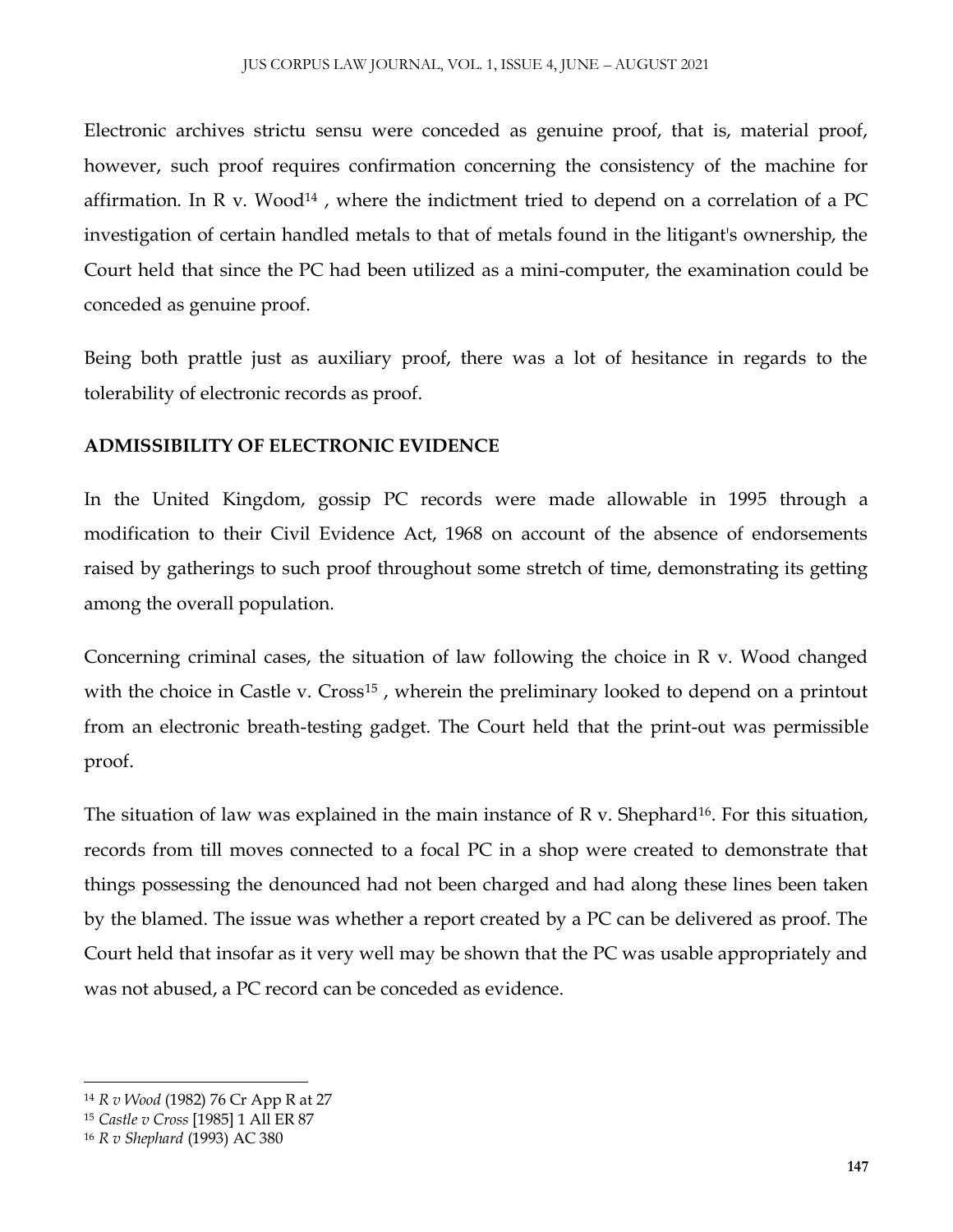Prior judicial interpretation of Section 65B- The most punctual outstanding choice of the Supreme Court corresponding to the acceptability of electronic records is State (NCT of Delhi) v. Navjot Sandhu, which held that regardless of consistency with the prerequisites of Section 65B, there is no bar to illustrate auxiliary proof under Sections 63 and 65, of an electronic record. This judgment was overruled by the Supreme Court in Anvar (supra).

Anvar (supra) held that Sections 63 and 65 have no application to optional proof via electronic record as this is entirely represented by Sections 65A and 65B. The Court held that Sections 65A and 65B structure a total code with regards to acceptability of data contained in electronic records, and an electronic record via optional proof will not be conceded except if the necessities under Section 65B are fulfilled, including a composed endorsement under Section 65B(4). It was additionally held that the Evidence Act doesn't think about or license verification of an electronic record by oral proof if the necessities under Section 65B are not consented to. Nonetheless, if an electronic record is utilized as essential proof under Section 62, the equivalent is allowable in proof, without consistency with the conditions determined in Section 65B.

Two choices of the Supreme Court veered off from the position set up in Anvar (supra). In Tomaso Bruno (supra), a three-judge seat of the Supreme Court held that optional proof of the substance of a report can be driven under Section 65. In any case, in this judgment, the Supreme Court neither depended on Section 65B (4) nor on the law set down in Anvar (supra). All things being equal, the Supreme Court depended on Navjot Sandhu (supra), which was explicitly overruled in Anvar (supra).

From there on, in Shafhi Mohammad (supra), the Supreme Court held that the necessity of delivering a declaration under Section 65B (4) is procedural and not generally compulsory. A gathering who isn't in control of the gadget from which the record is delivered can't be needed to create an endorsement under Section 65B (4). The Court was of the view that the procedural prerequisite under Section 65B(4) is to be applied just when the electronic proof is created by an individual who is in charge of the said gadget, and along these lines in a situation to deliver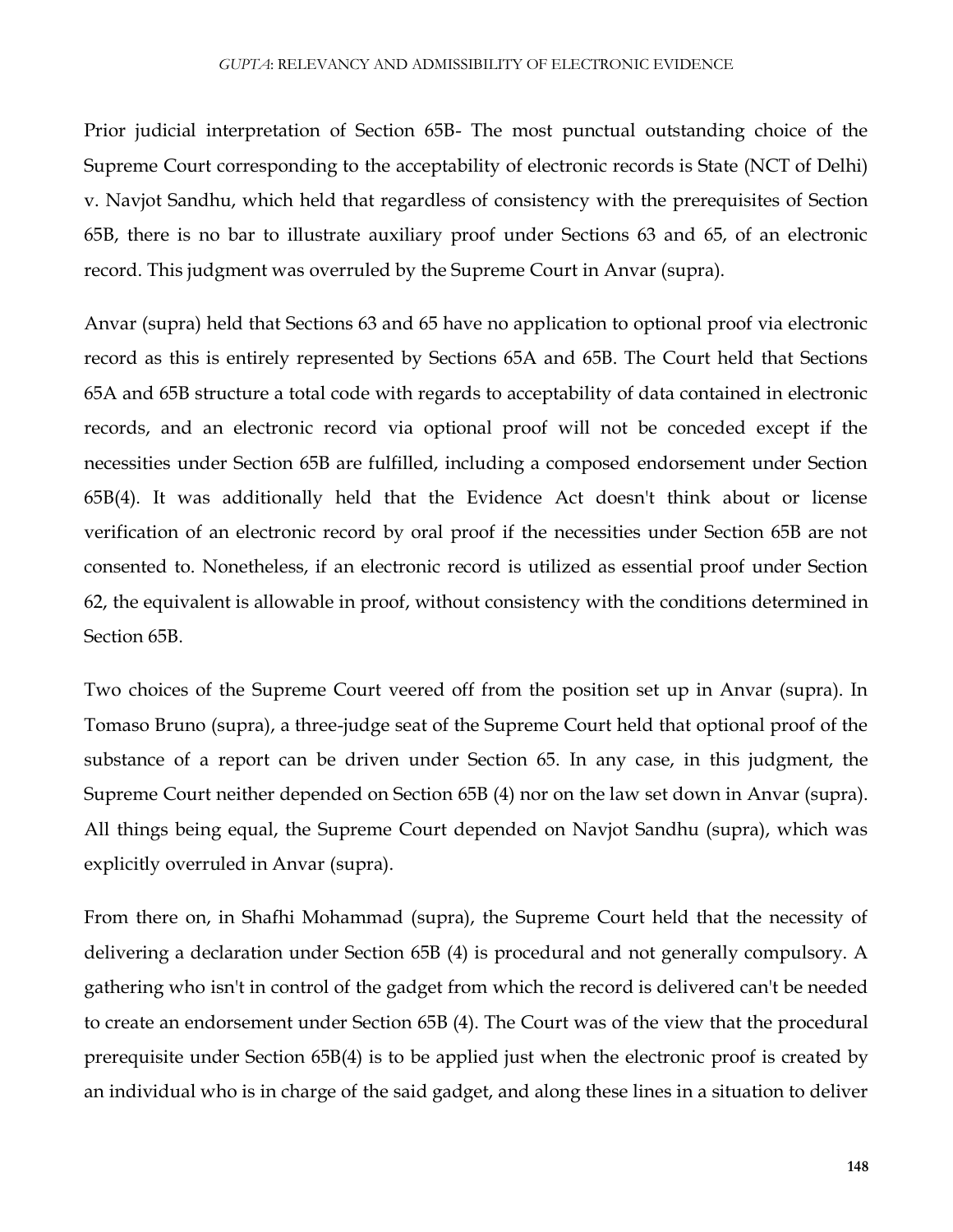such a declaration. Be that as it may, if the individual isn't in control of the gadget, Sections 63 and 65 can't be avoided.

#### **The Supreme Court's decision -**

The Supreme Court overruled Tomaso Bruno (supra) and Shafhi Mohammad (supra), and clarified the position as follows:

- A certificate under Section 65B (4) is mandatory, and a condition precedent to the admissibility of evidence by way of the electronic record.
- The law laid down in Anvar (supra) need not be revisited. However, the last sentence in paragraph 24 of the said judgment which reads as "if an electronic record as such is used as primary evidence under Section 62 of the Evidence Act, the same is admissible in evidence, without compliance with the conditions in Section 65-B of the Evidence Act" is to be read without the words "under Section 62 of the Evidence Act".
- The non-obstante language of Section 65B(1) makes it clear that when it comes to the information contained in an electronic record, admissibility, and proof thereof must follow the drill of Section 65B, which is a special provision on this behalf. Sections 62 and 65 are irrelevant for this purpose.
- The requirement under Section 65B (4) is unnecessary if the original document itself is produced. This can be done by the owner of a laptop computer, tablet, or even a mobile phone by stepping into the witness box and proving that the concerned device, on which the original information is first stored, is owned and/or operated by him. Where the computer happens to be on a system or network and it is impossible to physically bring such system or network to court, then the only means of providing the information contained in such electronic record is in accordance with Section 65B(1), together with the requisite certificate under Section 65B(4).
- Oral evidence cannot suffice in place of a certificate under Section 65B (4) and evidence aliunde cannot be given by a person in charge of a computer device, in place of the requisite certificate under Section 65B(4).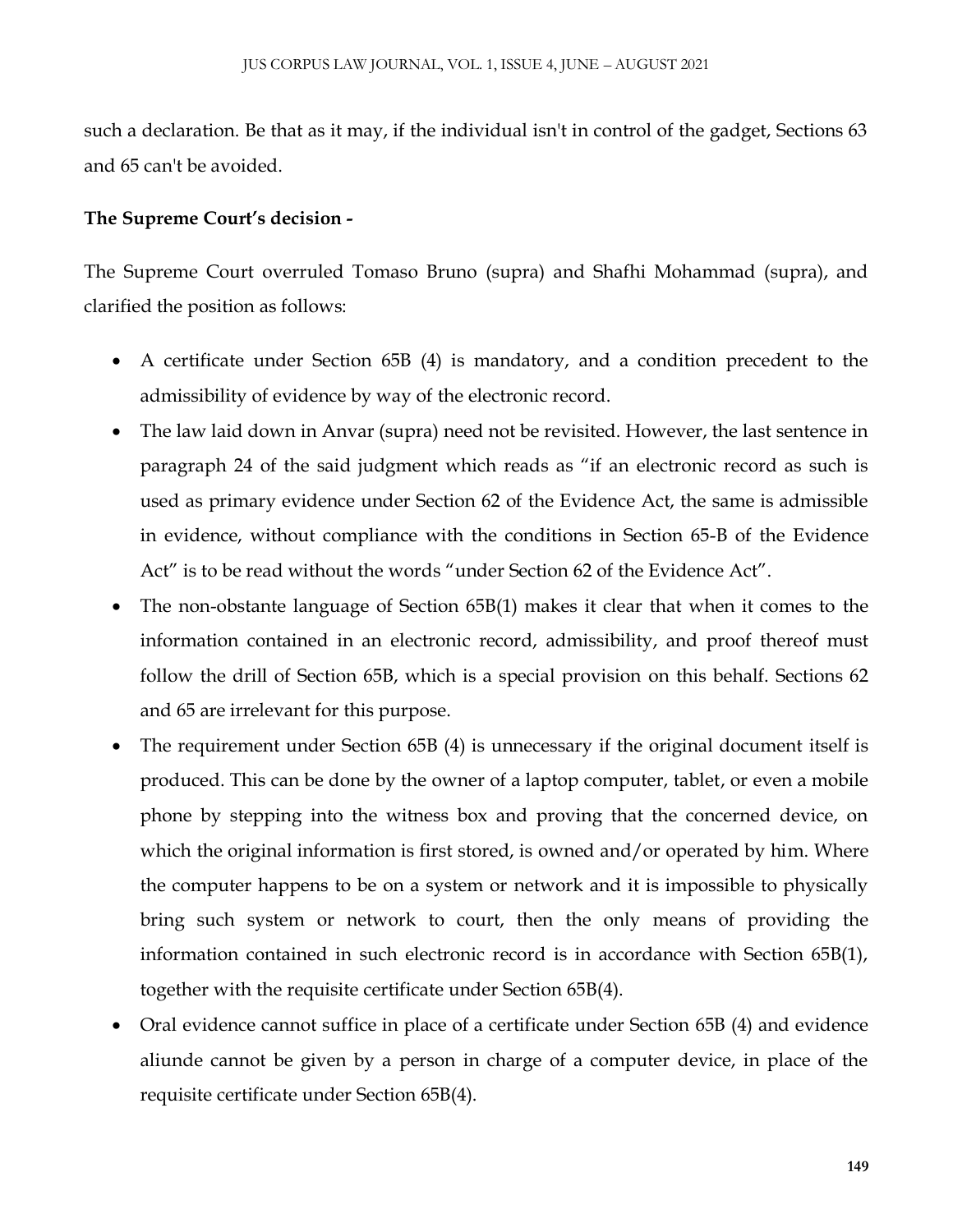- Where the requisite certificate has been sought from the person or the authority concerned, and the person or the authority concerned refuses to give such a certificate or does not reply to such demand, the party asking for such certificate can apply to the court for its products under the provisions of the Evidence Act, the Code of Civil Procedure, 1908 and/or Code of Criminal Procedure, 1973. Once such an application is made to the court, and the court orders or directs that the requisite certificate be produced by the person to whom it sends summons in this regard, the party asking for the certificate has done all that he can possibly do to obtain the requisite certificate.
- The Court saw that Section 65B doesn't discuss the stage at which such an endorsement should be outfitted to the court. In Anvar (supra), the Court saw that such authentication should go with the electronic record when the equivalent is created in proof. This necessity is relevant in situations where such testament could be obtained by the individual trying to depend upon the electronic record. In situations where either a damaged endorsement is given, or where such testament has been requested and isn't given by the concerned individual, the court should call the individual alluded to in Section 65B (4) and necessitate that the authentication is given by such person(s). This should be done when the electronic record is delivered in proof under the watchful eye of the court without the essential authentication. In criminal cases, the essential testament can be coordinated to be delivered by the court at any stage, as long as the preliminary isn't finished. While these perceptions were made with regards to criminal cases, the Court noticed that the aforementioned is liable to exercise of suitable tact in common cases.
- Given that the certificate under Section 65B (4) may be given long after the electronic record has actually been produced by the computer, it is sufficient that the certificate is either to the best of the issuer's knowledge or belief.
- The conditions under Sections 65B (2) and 65B (4) must be satisfied cumulatively.

Notwithstanding the previously mentioned, the Supreme Court gave general headings to cell organizations and network access suppliers to keep up call detail records and other pertinent records, for the concerned period, in an isolated and secure way, if such record is seized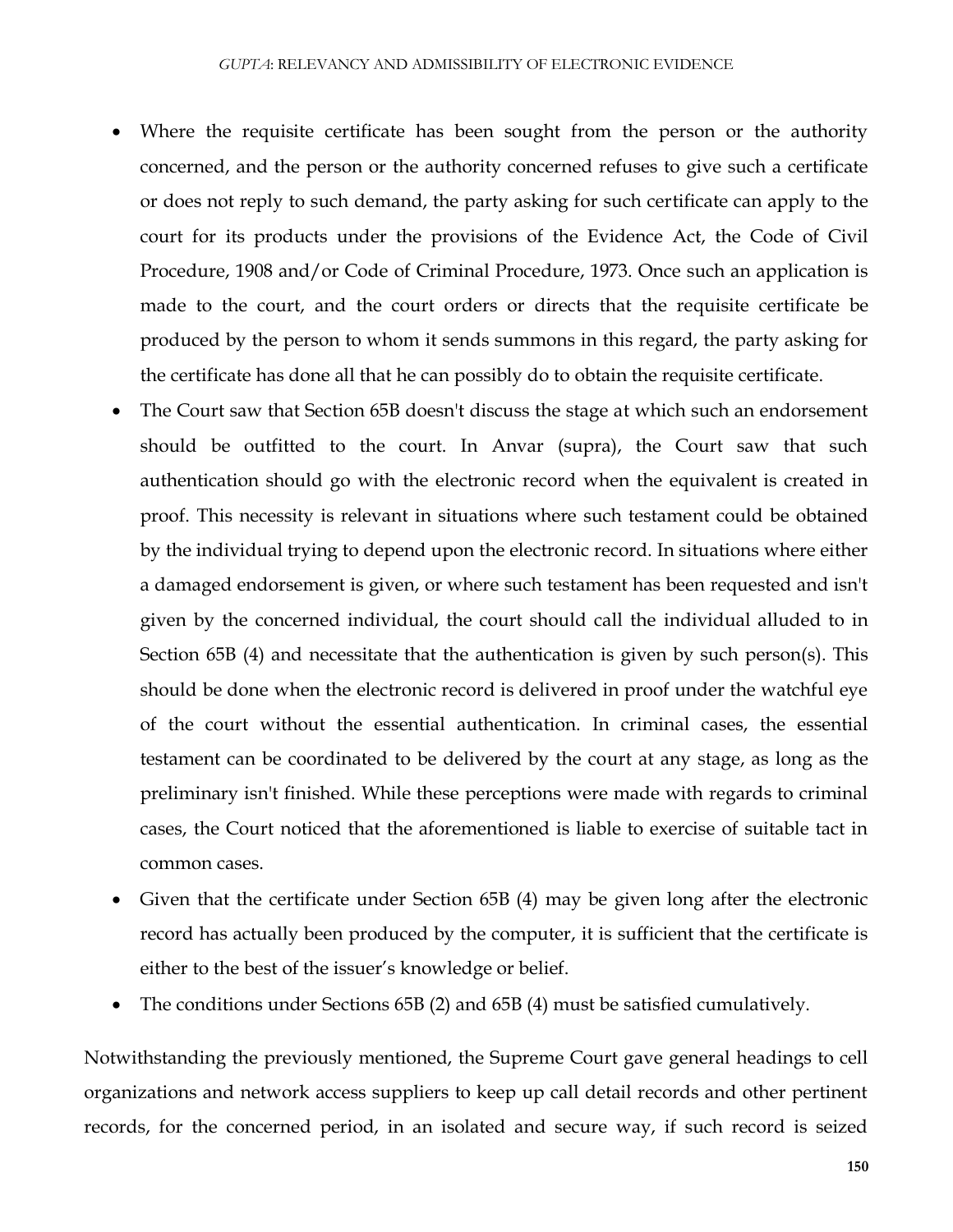during the examination in the applicable period. Concerned gatherings would then be able to bring such records at the phase of guard proof or in the occasion such information is needed to question an observer. The Supreme Court explained that these headings (contained in passage 62 of the judgment) should be trailed by the courts that manage electronic proof, to guarantee the protection of such proof and the creation of authentication at the fitting stage. The Court tracked down this fundamental given that phone and web access suppliers are by and large needed to save and keep up electronic call and weblog records for a restricted length of one year. On the off chance that the police or others neglect to get those records, or secure the records however neglect to get the authentication, inside that period, the creation of a testament gave after the beginning of preliminary would most likely deliver the information mysteriously. A blamed trying to challenge the validity for authentication under Section 65B (4) would be biased as the electronic record might be absent.

The Supreme Court was of the further view that fitting principles and headings ought to be outlined under the Information Technology Act, 2000, including for the maintenance of information associated with preliminary of offenses, their isolation, rules of the chain of authority, and stepping and record support, for the whole length of preliminaries and claims, and furthermore comparable to the safeguarding of the meta information to stay away from defilement. Proper principles for conservation, recovery, and creation of the electronic record, ought to be outlined subsequently to considering the report of the Committee comprised, in accordance with the gathering of Chief Justices held in April 2016.

#### **INDIAN POSITION ON ADMISSIBILITY OF ELECTRONIC EVIDENCE**

As we probably are aware the Evidence Act was drafted to build up standards of proof and basic principles of proof. As found in areas 59 and 60 of the Evidence Act, oral proof might be offered to demonstrate all realities, aside from reports, given, the oral proof is immediate.

The meaning of 'proof' has been corrected to incorporate electronic records. The meaning of 'narrative proof' has been modified to incorporate all archives, including electronic records delivered for assessment by the court.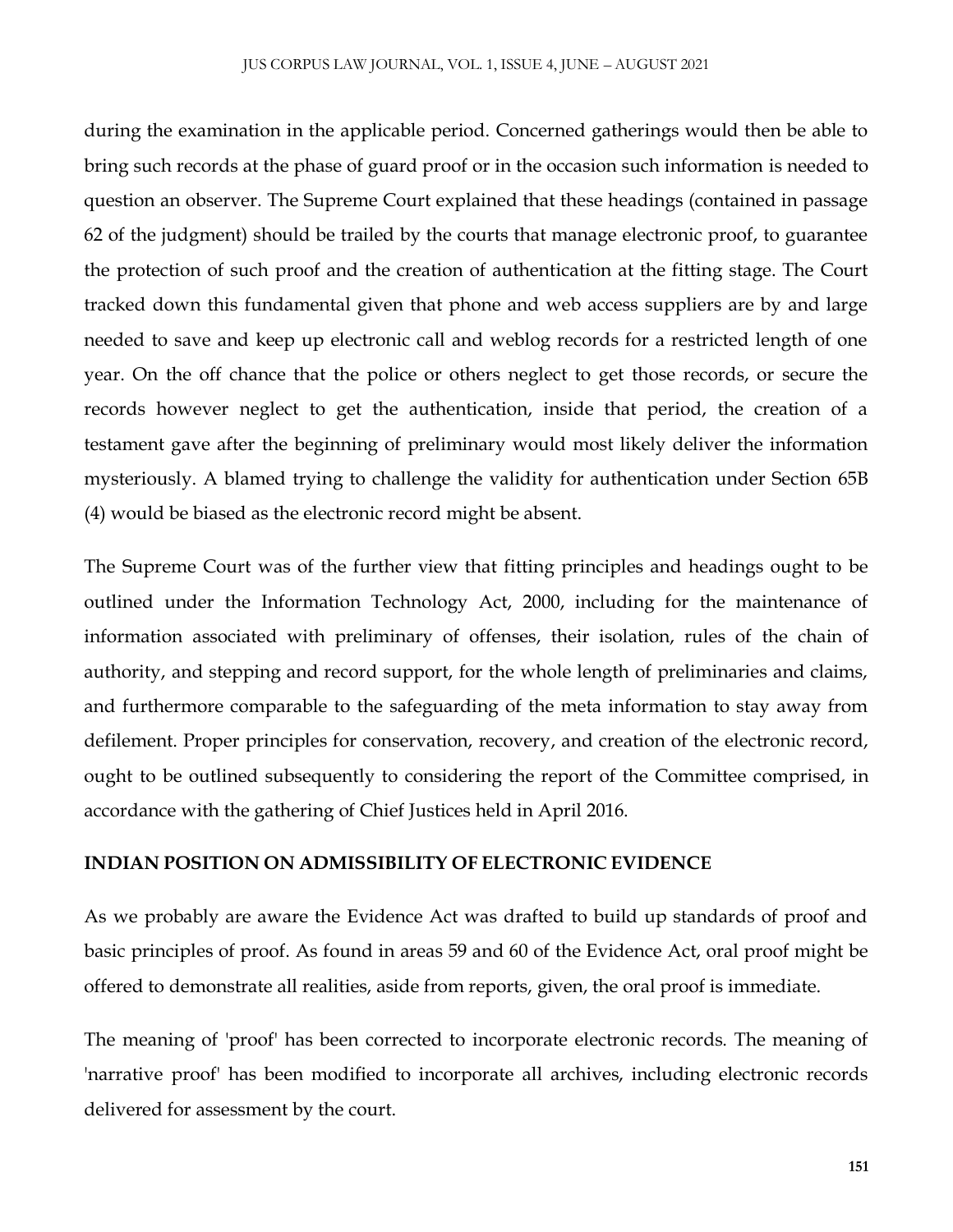#### *GUPTA*: RELEVANCY AND ADMISSIBILITY OF ELECTRONIC EVIDENCE

Under segment 59 of the Evidence Act, Oral proof can't demonstrate the substance of reports since the record is missing, reality or exactness of the oral proof couldn't measure up to the archive and to demonstrate the substance of a record, either essential or auxiliary proof is fundamental. While an ever increasing number of reports were electronically put away, the prattle rule confronted new difficulties in the matter of computerized records. In Anvar v. P. K. Basheer<sup>17</sup>, the Supreme Court noticed that "there is an insurgency in how proof is delivered under the steady gaze of the court".

At the point when electronically put away, data was treated as an archive in India before 2000, optional proof of these electronic 'records' was cited through printed copies or records, and the genuineness was confirmed. The signatory would recognize signature in court and be available to questioning by meeting the states of the two areas 63 and 65 of the Evidence Act. At the point when the creation and capacity of electronic data developed more unpredictably, the law needed to change all the more generously.

In India, the adjustment of disposition accompanied the correction to the Indian Evidence Act in 2000. The meaning of 'confirmation' (Section 17 Evidence Act) has been changed to remember an assertion for the oral, narrative, or electronic structure which recommends a surmising to any reality at issue or of importance. New Section 22-A was embedded into Evidence Act, to accommodate the pertinence of oral proof with respect to the substance of electronic records. It gives that oral affirmations with respect to the substance of electronic records are not important except if the validity of the electronic records delivered is being referred to.

Segments 65A and 65B were acquainted with the section relating to narrative proof. Area 65A gives that substance of electronic records might be conceded as proof if the models furnished in Section 65B are followed18. Area 65B gives that electronic records will be viewed as archives, in this manner making it essential proof, if the PC which created the record had been routinely being used, the data took care of into the PC was important for the normal utilization of the PC

<sup>17</sup> *Anvar v P K Basheer* MANU/SC/0834/2014

 $18$  Evidence (n 6), s  $65(a)$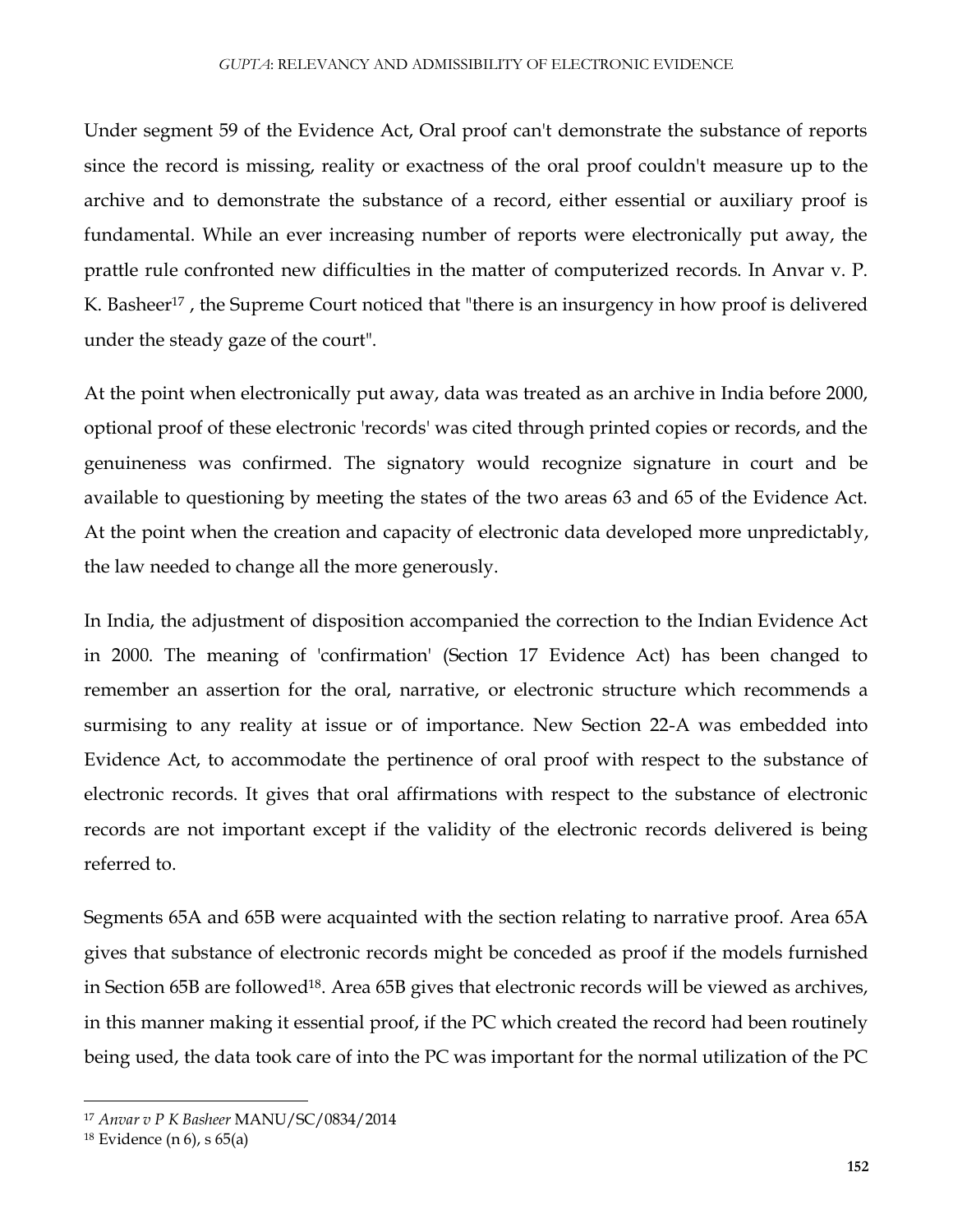and the PC had been working appropriately<sup>19</sup>. It further gives that, all PC yield will be considered as being delivered by the actual PC, regardless of whether it was created straightforwardly or by implication, whether with human mediation or without<sup>20</sup>. This arrangement gets rid of the idea of PC proof being prattle.

Any probative data put away or sent in advanced structure is computerized proof or electronic proof. Prior to tolerating computerized proof, its importance, veracity, and credibility and whether the truth of the matter is gossip or a duplicate is liked to the first area to be determined by the court. Computerized Evidence is "data of probative worth that is put away or sent in double structure". The proof isn't simply restricted to that found on PCs yet may likewise stretch out to remember proof for computerized gadgets like telecom or electronic mixed media gadgets.

Consequently, with the changes brought into the rule, electronic proof in India is not, at this point either optional or prattle proof, yet falls inside the best rule.

### **CASE LAW ANALYSIS OF ADMISSIBILITY OF ELECTRONIC EVIDENCE**

The landmark decision of the United States District Court, for *Maryland in Lorraine v. Markel American Insurance Company<sup>21</sup> ,* in 2007, held that when electronically stored information is offered as evidence, the following to be ascertained:

- (i) Is the information relevant;
- (ii) Is it authentic;
- (iii) Is it hearsay;
- (iv) Is it original or, if it is a duplicate, is there admissible secondary evidence to support it; and
- (v) Does its probative value survive the test of unfair prejudice?

<sup>19</sup> Evidence (n 6), s 65(b)(2)

<sup>20</sup> Evidence (n 6), s 65(b)(5)

<sup>21</sup> *Maryland in Lorraine v Markel American Insurance Company* 241 FRD 534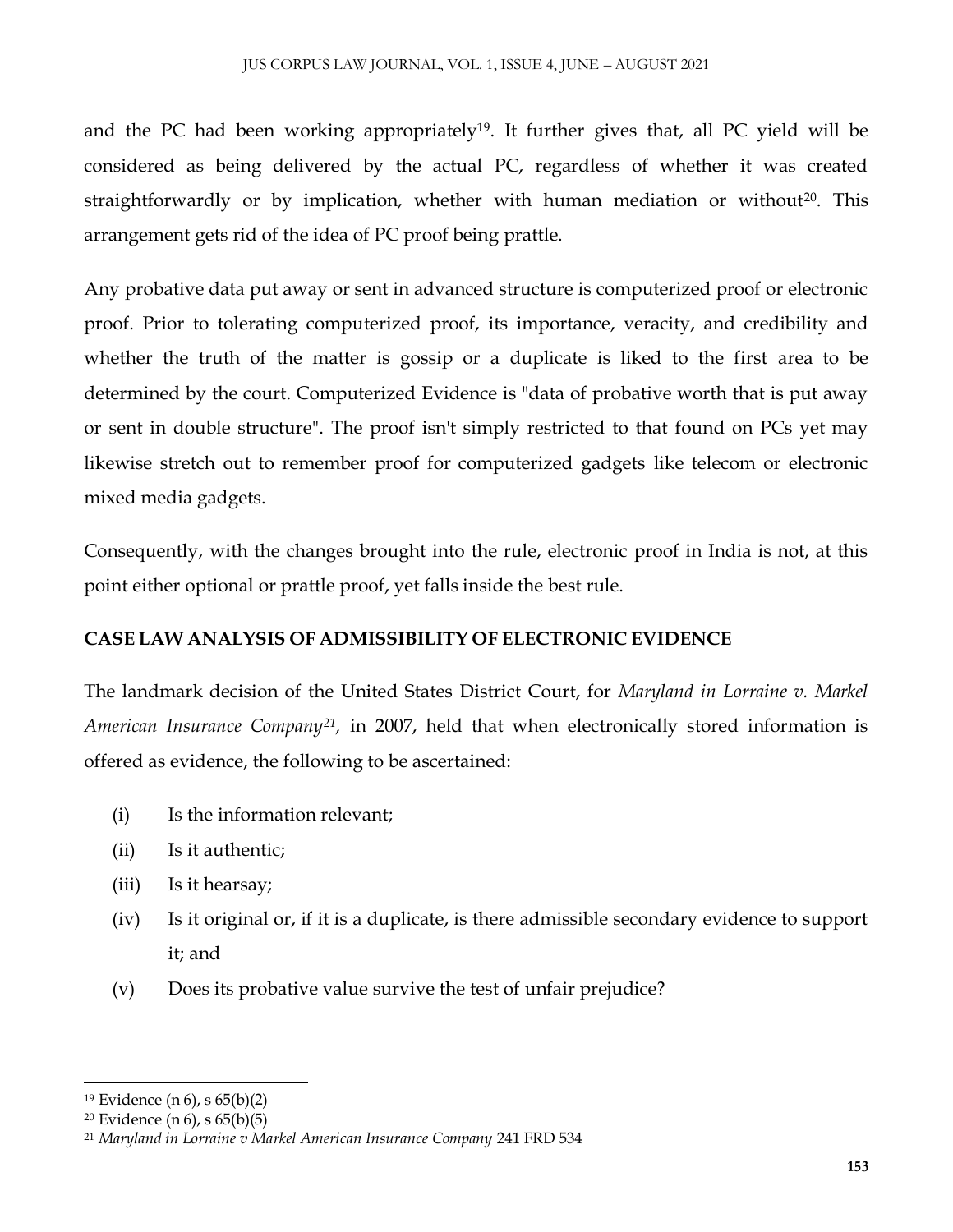But in *Amar Singh v. Union of India*22, all the parties, including the state and the telephone company, dispute the authenticity of the transcripts of the CDRs, and the authorisation itself, and in *Ratan Tata v. Union of India<sup>23</sup>*, a CD containing intercepted telephone calls was introduced in the Supreme Court without following any of the procedure contained in the Evidence Act.

In *Anvar v. P. K. Basheer,* to declare new law in respect of the evidentiary admissibility of the contents of electronic records, overruled the earlier Supreme Court judgment *State (NCT of Delhi) v Navjot Sandhu alias Afsal Guru<sup>24</sup>* and the application of sections 63, 65, and 65B of the Indian Evidence Act, re-interpreted the technical conditions upon which a copy of an original electronic record may be used can be seen in S. 65B (2) as:

- (i) at the time of the creation of the electronic record, the computer that produced it must have been in regular use;
- (ii) the kind of information contained in the electronic record must have been regularly and ordinarily fed into the computer;
- (iii) the computer was operating properly; and,
- (iv) the duplicate copy must be a replica of the original electronic record.

The non-technical conditions to set up the legitimacy of electronic proof in segment 65B(4) requires the creation of an endorsement by a senior individual answerable for the PC on which the electronic record was made, or is put away. The declaration should recognize the first electronic record, depict the way of creation, the gadget made it, and affirming the consistency of sub-segment (2) of area 65B.

The Anvar case accomplishes for India, how Lorraine helped US Federal Courts. In Anvar, the Supreme Court set track Indian electronic proof law to the uncommon strategy made under area 65B of the Evidence Act by applying the saying generalia specialibus non-derogant ("the general doesn't take away from the particular"), a repetition of the rule 'lex specialis derogat

<sup>22</sup> *Amar Singh v Union of India* (2011) 7 SCC 69

<sup>23</sup> *Ratan Tata v Union of India* W P (C) 398 of 2010

<sup>24</sup> *State (NCT of Delhi) v Navjot Sandhu alias Afsal Guru* (2005) 11 SCC 600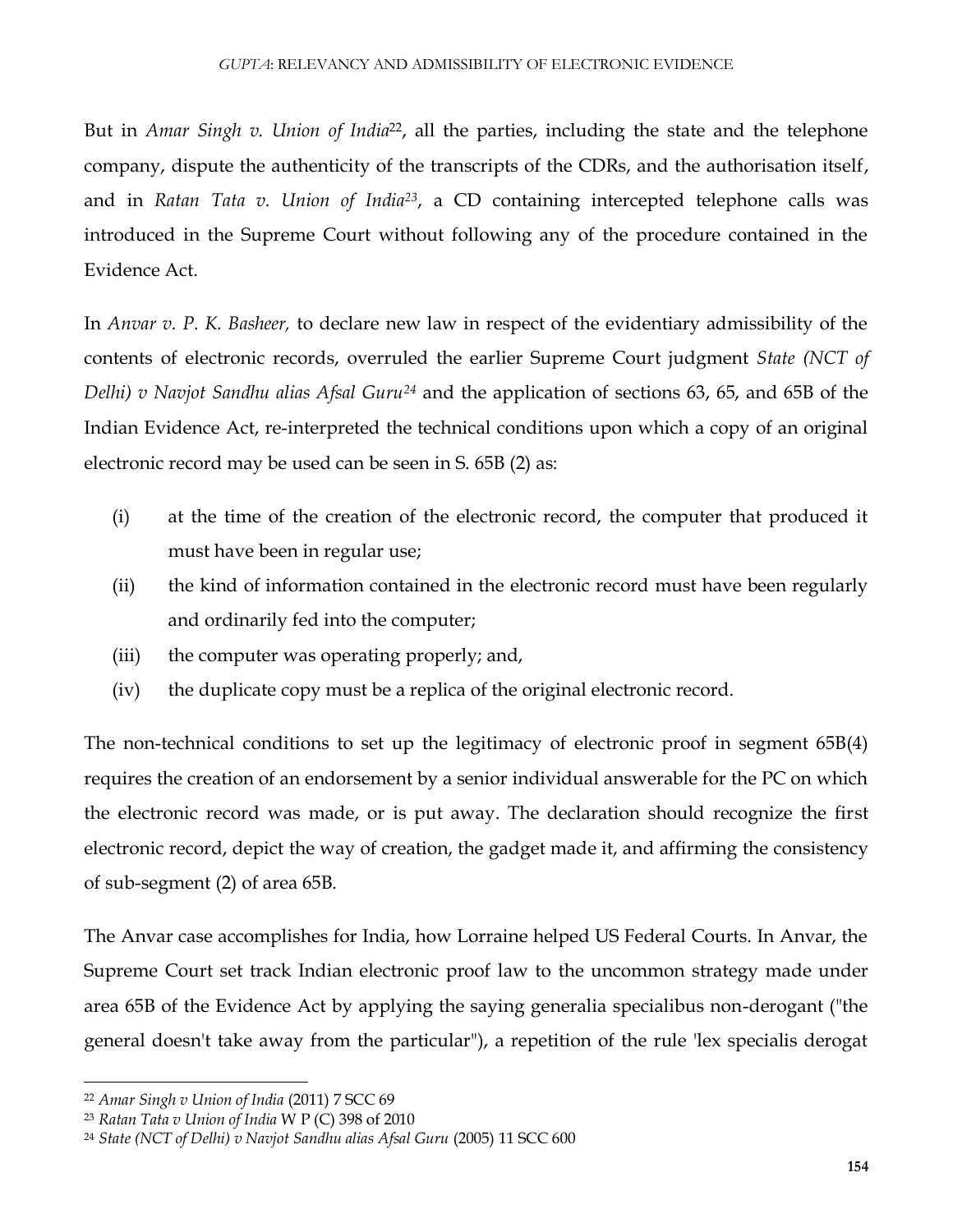legi generali '("unique law repeals general law"). The Supreme Court held that the arrangements of segments 65A and 65B of the Evidence Act made unique law that supersedes the overall law of narrative proof. The law in India is changing and the legal decisions have an extraordinary job in trim the law material to the country.

It is fascinating to see the perceptions of the Court for a situation, where to demonstrate the charge of the degenerate practice, the candidate had documented a video CD and the court tracked down that new strategies and gadgets are the thing to get done. Direct data about an occasion can be accumulated and in a given circumstance may end up being a critical piece of proof by Audio and tape innovation. Simultaneously, such proof must be gotten with alert similarly as with quick improvement in the electronic methods, they are more responsive to changing and changes by record, extraction, and so on which might be hard to identify and it underlined that to preclude the chance of any sort of altering the tape, the norm of verification about its legitimacy and precision must be tougher when contrasted with other narrative proof. Without the source, there is no genuineness for the interpretation. Source and credibility are the two key components of electronic proof.

In the new judgment set apart by Hon'ble High Court of Delhi, while managing the acceptability of caught call in a CD and CDR which was without an endorsement u/s 65B Evidence Act, the court saw that the optional electronic proof without declaration u/s 65B Evidence Act is forbidden and can't be investigated by the court for any reason at all.

So far releasing of the weight of verification is concerned, creation of logical and electronic proof in Court as considered under S. 65B of the Evidence Act is of incredible assistance. The pertinence of electronic proof is likewise apparent in the light of Mohd. Ajmal Mohammad Amir Kasab v. Territory of Maharashtra, wherein the creation of records of web exchanges helped to demonstrate the blame of the denounced. In Navjot Sandhu moniker Afsal Guru, the connections among psychological oppressors and the driving forces of the assault were set up just through call records acquired from the versatile specialist co-ops.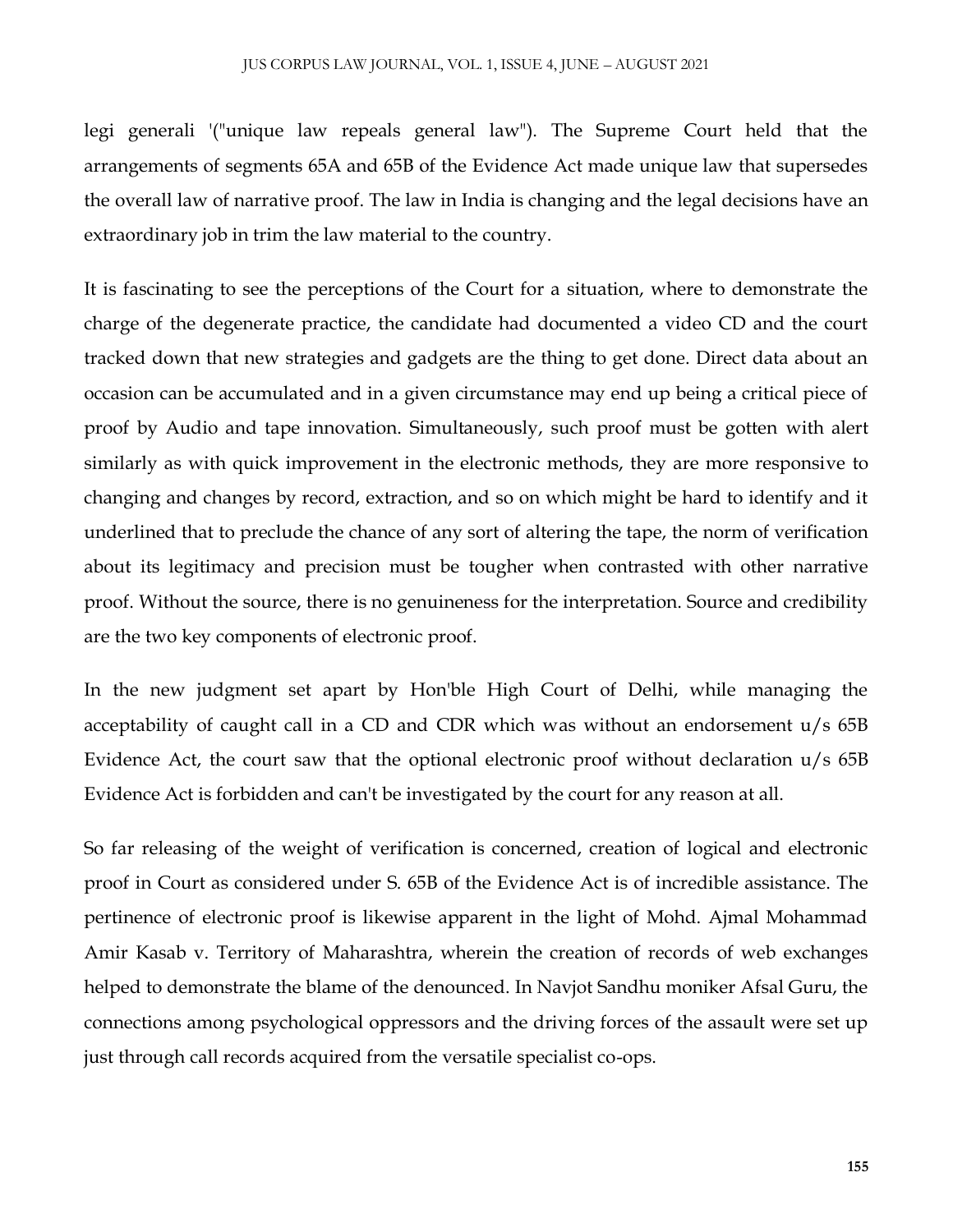So on a cautious examination of the development of the case laws regarding the matter plainly the courts were cruel on comparative proof considering most noteworthy of altering and foul

#### **EFFECTS OF CONSIDERING ELECTRONIC EVIDENCE AS PRIMARY AND DIRECT**

With the amendment in the Indian Evidence Act in 2000, electronic evidence can now be presented before the Court as primary and direct evidence. Electronic Evidence is now admissible as relevant and reliable evidence in a Court of law. There are some effects of considering such evidence as primary and direct<sup>25</sup>, which are briefly dealt with, as follows:

1. Blurring the difference between Primary and Secondary Evidence

By bringing all types of PC proof into the overlay of essential proof, the rule has effectively obscured the distinction between essential and auxiliary types of proof. While the thing that matters is as yet expected to apply concerning different types of records, an exemption has been made regarding PCs. This, be that as it may, is fundamental, given the convoluted idea of PC proof as far as not being effectively producible in unmistakable structure. In this way, while it might make for a decent contention to say that assuming the word archive is the first, a printout of the equivalent ought to be treated as optional proof, it ought to be viewed as that creating a word report in court without the guide of print outs or CDs isn't simply troublesome, however very impossible.

2. Making Criminal Prosecution Easier

Considering the new spate of psychological oppression on the planet, including fear mongers utilizing profoundly modern innovation to complete assaults, it is of extraordinary assistance to the arraignment to have the option to create electronic proof as immediate and essential proof in court, as they demonstrate the blame of the charged far superior to searching for customary types of proof to substitute the electronic records, which may not exist.

As we found in the Ajmal Kasab case, fear based oppressors nowadays plan every one of their exercises either eye to eye or through programming. Having the option to create records of

<sup>25</sup> Relevancy and Admissibility (n 2)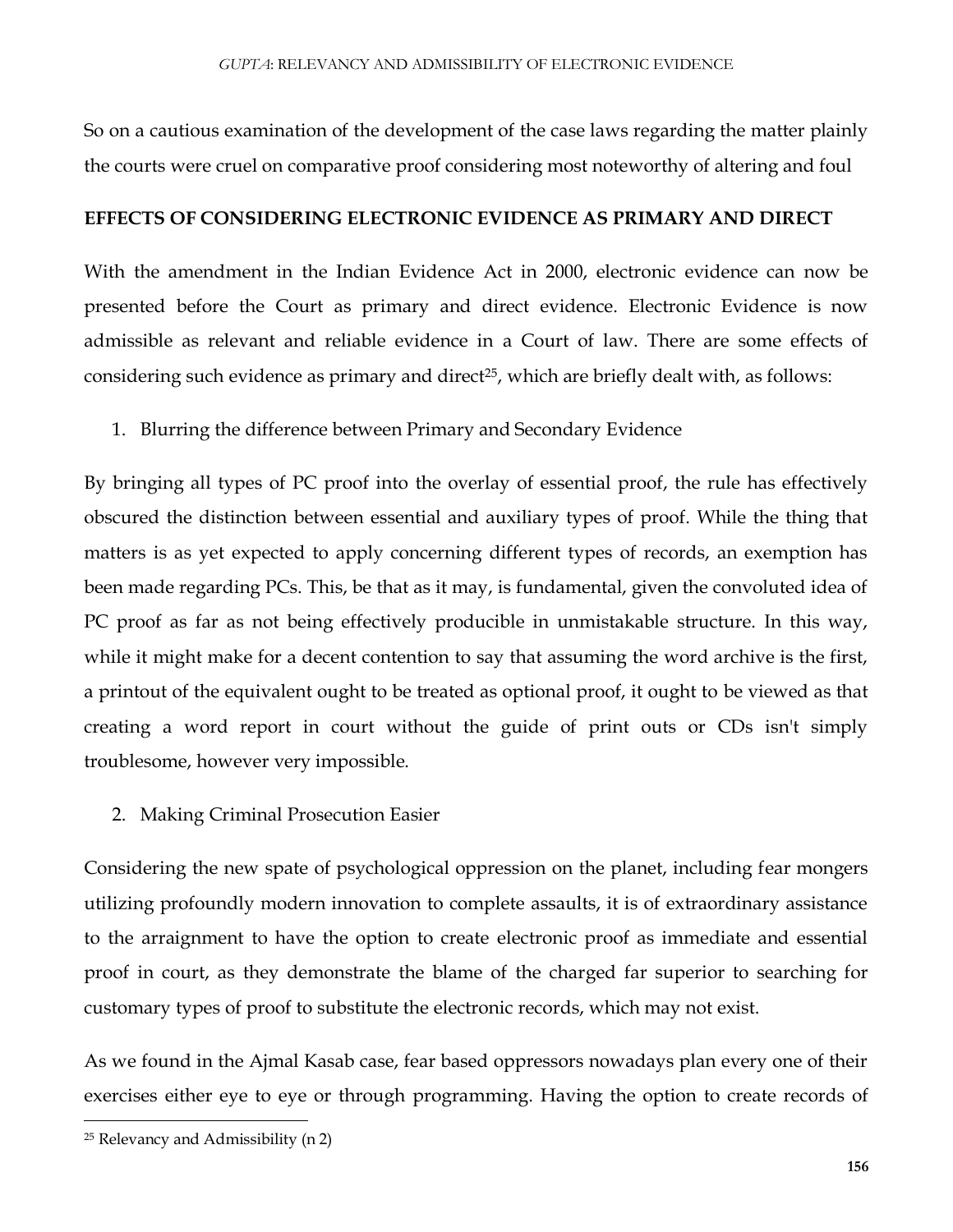web exchanges helped the indictment case an incredible arrangement in demonstrating the blame of the charged. Likewise, on account of State (NCT of Delhi) v. Navjot Sandhu @ Afsan Guru, the connections between the killed fear based oppressors and the driving forces of the assault were set up just through call records got from the mobile service providers.

#### 3. Risk of Manipulation

While allowing all forms of computer output to be admissible as primary evidence, the statute has overlooked the risk of manipulation. Tampering with electronic evidence is not very difficult and miscreants may find it easy to change records that are to be submitted in court. However, technology itself has solutions for such problems. Computer forensics has developed enough to find ways of cross checking whether an electronic record has been tampered with, when and in what manner.

#### 4. Opening Potential Floodgates

Computers are the most widely used gadget today. A lot of other gadgets involve computer chips in their functioning. Thus, the scope of Section 65A and 65B is indeed very large. Going strictly by the word of the law, any device involving a computer chip should be adducible in court as evidence. However, practical considerations, as well as ethics, have to be borne in mind before letting the ambit of these Sections flow that far. For instance, the Supreme Court has declared test results of narco-analysis to be inadmissible evidence since they violate Article 20(3) of the Constitution.

It is submitted that every new form of computer technology that is sought to be used in the process of production of evidence should be subjected to such tests of Constitutionality and legality before permitting their usage.

There is no doubt that the new techniques and devices are the order of the day. With the advancement of information technology, there is an increasing impact of technology in everyday life and as a result, the production of electronic evidence in cases has become relevant. Audio and videotape technology has emerged as a powerful medium through which